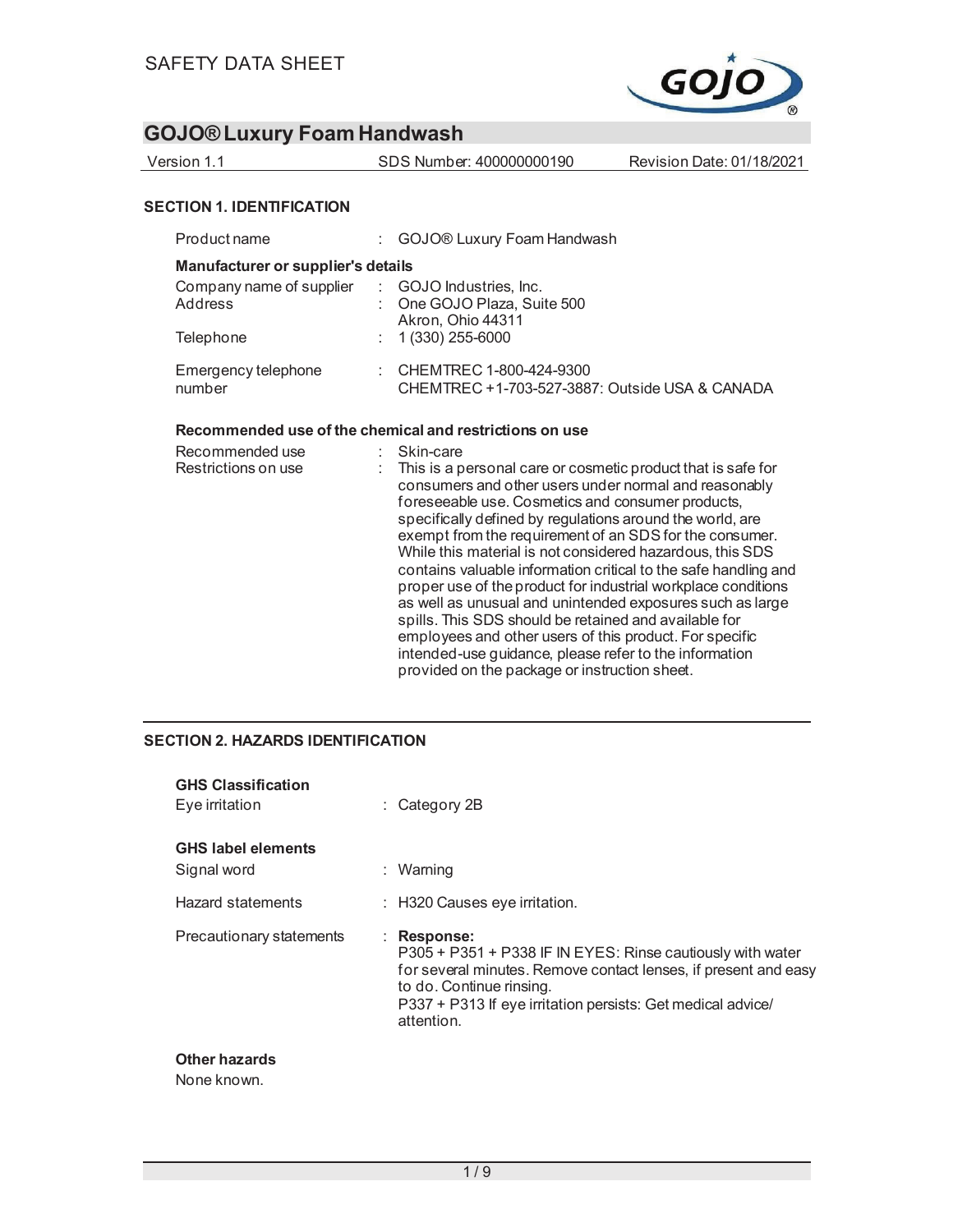

Version 1.1 SDS Number: 400000000190 Revision Date: 01/18/2021

#### **SECTION 3. COMPOSITION/INFORMATION ON INGREDIENTS**

| <b>Hazardous components</b> |
|-----------------------------|
|                             |

| Chemical name              | S-No.<br>CAS | (%<br>ncer<br>ntration |
|----------------------------|--------------|------------------------|
| Sulfate<br>Sodium Laureth, | 68585-34-2   | - -                    |

#### **SECTION 4. FIRST AID MEASURES**

| General advice                                                    | : In the case of accident or if you feel unwell, seek medical<br>advice immediately.<br>When symptoms persist or in all cases of doubt seek medical<br>advice. |
|-------------------------------------------------------------------|----------------------------------------------------------------------------------------------------------------------------------------------------------------|
| If inhaled                                                        | $:$ If inhaled, remove to fresh air.<br>If symptoms persist, call a physician.                                                                                 |
| In case of skin contact                                           | : Get medical attention if irritation develops and persists.                                                                                                   |
| In case of eye contact                                            | : In case of contact, immediately flush eyes with plenty of water<br>for at least 15 minutes.                                                                  |
|                                                                   | If easy to do, remove contact lens, if worn.<br>Seek medical advice.                                                                                           |
| If swallowed                                                      | : If swallowed, DO NOT induce vomiting.<br>Rinse mouth with water.<br>Obtain medical attention.                                                                |
| Most important symptoms<br>and effects, both acute and<br>delayed | : Causes eye irritation.                                                                                                                                       |
| Protection of first-aiders                                        | : First Aid responders should pay attention to self-protection<br>and use the recommended protective clothing                                                  |

#### **SECTION 5. FIREFIGHTING MEASURES**

| Suitable extinguishing media                     | : Use water spray, alcohol-resistant foam, dry chemical or<br>carbon dioxide.                                                                                           |
|--------------------------------------------------|-------------------------------------------------------------------------------------------------------------------------------------------------------------------------|
| Unsuitable extinguishing<br>media                | : None known.                                                                                                                                                           |
| Hazardous combustion                             | $\therefore$ Sulphur oxides                                                                                                                                             |
| products                                         | Carbon oxides                                                                                                                                                           |
|                                                  | Nitrogen oxides (NOx)                                                                                                                                                   |
|                                                  | Metal oxides                                                                                                                                                            |
| Specific extinguishing<br>methods                | $\therefore$ Use extinguishing measures that are appropriate to local<br>circumstances and the surrounding environment.<br>Use water spray to cool unopened containers. |
| Further information                              | : Collect contaminated fire extinguishing water separately. This<br>must not be discharged into drains.<br>Fire residues and contaminated fire extinguishing water must |
| Special protective equipment<br>for firefighters | be disposed of in accordance with local regulations.<br>: In the event of fire, wear self-contained breathing apparatus.<br>Use personal protective equipment.          |

#### **SECTION 6. ACCIDENTAL RELEASE MEASURES**

| Personal precautions,    | : Use personal protective equipment. |  |
|--------------------------|--------------------------------------|--|
| protective equipment and | Ensure adequate ventilation.         |  |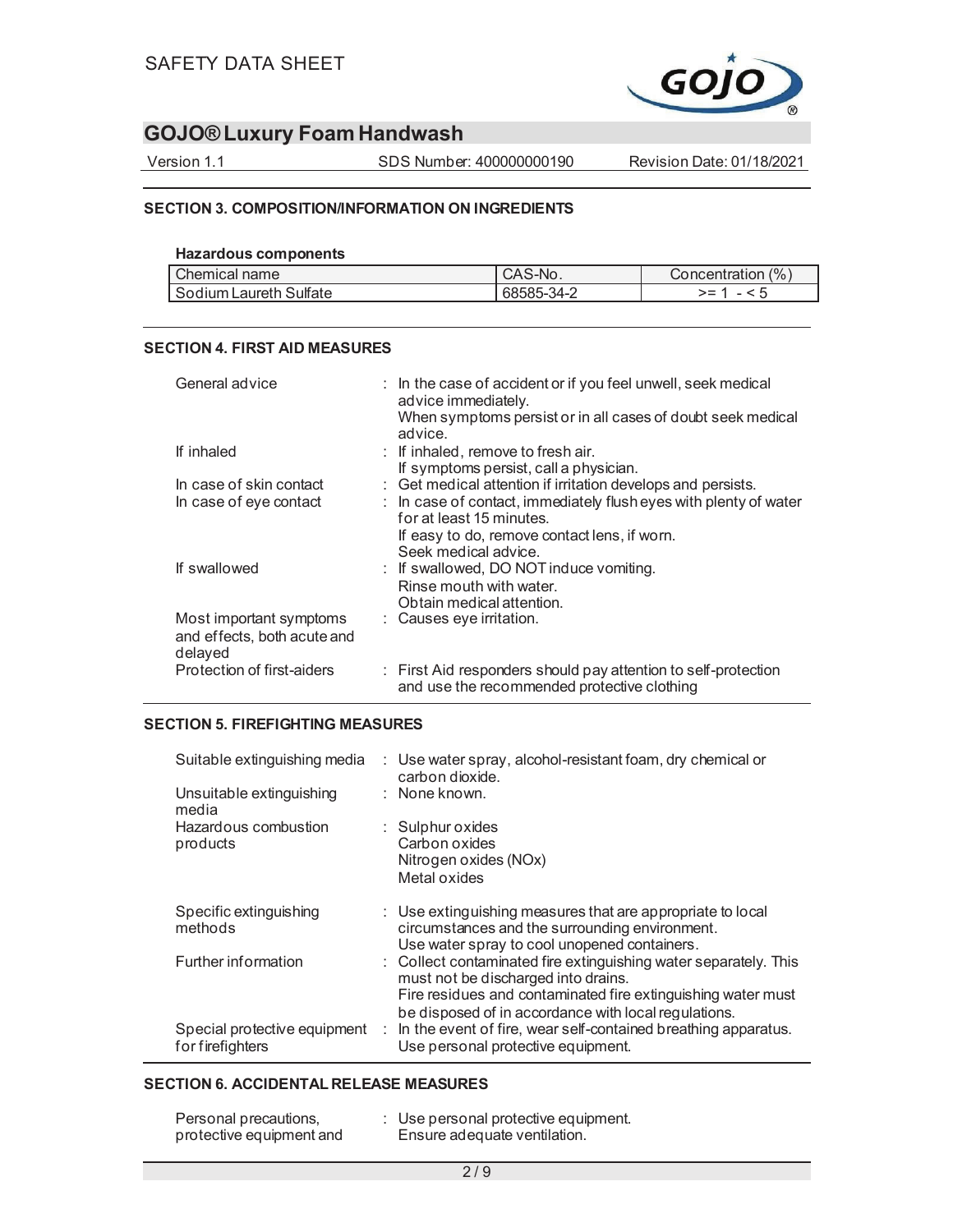

| Version 1.1                                              | SDS Number: 400000000190                                                                                                                                                                                                                                                                                                                                                                          | Revision Date: 01/18/2021 |
|----------------------------------------------------------|---------------------------------------------------------------------------------------------------------------------------------------------------------------------------------------------------------------------------------------------------------------------------------------------------------------------------------------------------------------------------------------------------|---------------------------|
| emergency procedures                                     | Evacuate personnel to safe areas.<br>Material can create slippery conditions.                                                                                                                                                                                                                                                                                                                     |                           |
| Environmental precautions                                | $\therefore$ Discharge into the environment must be avoided.<br>Prevent further leakage or spillage if safe to do so.<br>Prevent spreading over a wide area (e.g. by containment or oil<br>barriers).<br>Retain and dispose of contaminated wash water.<br>Local authorities should be advised if significant spillages<br>cannot be contained.                                                   |                           |
| Methods and materials for<br>containment and cleaning up | : Contain spillage, and then collect with non-combustible<br>absorbent material, (e.g. sand, earth, diatomaceous earth,<br>vermiculite) and place in container for disposal according to<br>local / national regulations (see section 13).<br>Keep in suitable, closed containers for disposal.<br>Clean contaminated floors and objects thoroughly while<br>observing environmental regulations. |                           |

#### **SECTION 7. HANDLING AND STORAGE**

| Advice on safe handling     | : For personal protection see section 8.<br>Do not swallow.<br>Avoid contact with eyes.<br>Keep container closed when not in use.                                                |
|-----------------------------|----------------------------------------------------------------------------------------------------------------------------------------------------------------------------------|
| Conditions for safe storage | : Keep in properly labelled containers.<br>Keep container tightly closed in a dry and well-ventilated<br>place.<br>Store in accordance with the particular national regulations. |

#### **SECTION 8. EXPOSURE CONTROLS/PERSONAL PROTECTION**

#### **Components with workplace control parameters**

Contains no substances with occupational exposure limit values.

#### **Personal protective equipment**

| Respiratory protection   | : No personal respiratory protective equipment normally<br>required.                                                                             |  |
|--------------------------|--------------------------------------------------------------------------------------------------------------------------------------------------|--|
| Eye protection           | : No special protective equipment required.<br>Wear face-shield and protective suit for abnormal processing<br>problems.                         |  |
| Skin and body protection | : No special protective equipment required.                                                                                                      |  |
| Protective measures      | : Choose body protection in relation to its type, to the<br>concentration and amount of dangerous substances, and to<br>the specific work-place. |  |
|                          | Ensure that eye flushing systems and safety showers are<br>located close to the working place.                                                   |  |
| Hygiene measures         | : Handle in accordance with good industrial hygiene and safety<br>practice.<br>Avoid contact with eyes.                                          |  |

#### **SECTION 9. PHYSICAL AND CHEMICAL PROPERTIES**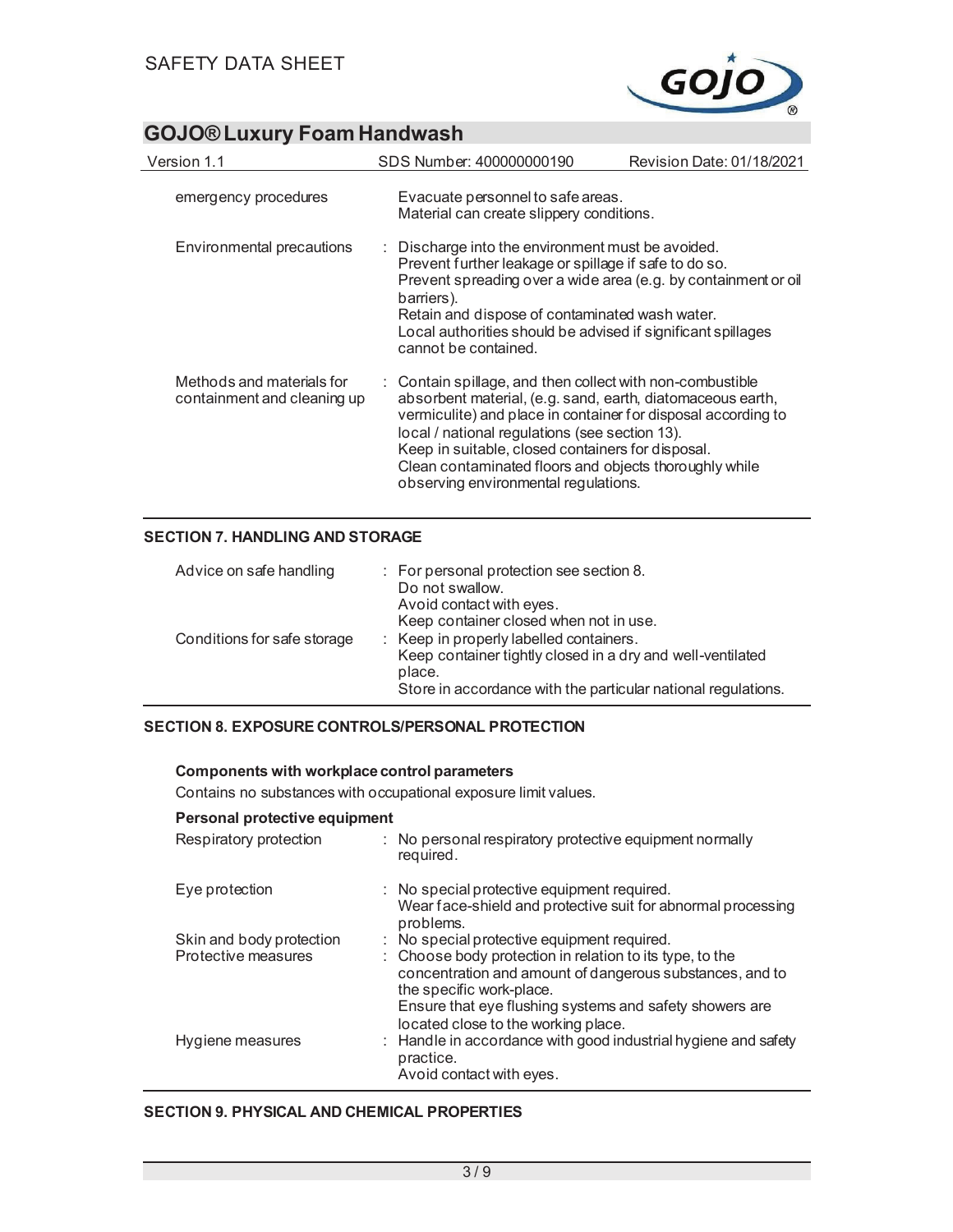

| Version 1.1                                               | SDS Number: 400000000190                                             | Revision Date: 01/18/2021 |
|-----------------------------------------------------------|----------------------------------------------------------------------|---------------------------|
| Appearance<br>Colour<br>Odour<br>Odour Threshold          | liquid<br>clear, light pink<br>$:$ like fruit<br>: No data available |                           |
| рH                                                        | : $4.4 - 6.0$ , $(20 °C)$                                            |                           |
| Solidification / Setting point                            | : 1.3 °C                                                             |                           |
| Initial boiling point and boiling<br>range<br>Flash point | 98 °C<br>÷.<br>>100 °C                                               |                           |
| Evaporation rate                                          | No data available                                                    |                           |
|                                                           |                                                                      |                           |
| Flammability (solid, gas)                                 | : Not applicable                                                     |                           |
| Flammability (liquids)                                    | : No data available                                                  |                           |
| Upper explosion limit                                     | : No data available                                                  |                           |
| Lower explosion limit                                     | : No data available                                                  |                           |
| Vapour pressure                                           | No data available<br>÷.                                              |                           |
| Relative vapour density                                   | : No data available                                                  |                           |
| Density                                                   | 1.010 $g/cm3$                                                        |                           |
| Solubility(ies)<br>Water solubility                       | $:$ soluble                                                          |                           |
| Partition coefficient: n-                                 | Not applicable<br>÷.                                                 |                           |
| octanol/water<br>Auto-ignition temperature                | not determined<br>÷.                                                 |                           |
| Thermal decomposition                                     | The substance or mixture is not classified self-reactive.            |                           |
| Viscosity<br>Viscosity, kinematic                         | : $10 - 20$ mm2/s (20 °C)                                            |                           |
| Explosive properties                                      | : Not explosive                                                      |                           |
| Oxidizing properties                                      | : The substance or mixture is not classified as oxidizing.           |                           |
|                                                           |                                                                      |                           |

#### **SECTION 10. STABILITY AND REACTIVITY**

| Reactivity              | $\therefore$ Not classified as a reactivity hazard. |
|-------------------------|-----------------------------------------------------|
| Chemical stability      | : Stable under normal conditions.                   |
| Incompatible materials  | $\therefore$ Strong oxidizing agents                |
| Hazardous decomposition | : No hazardous decomposition products are known.    |
| products                |                                                     |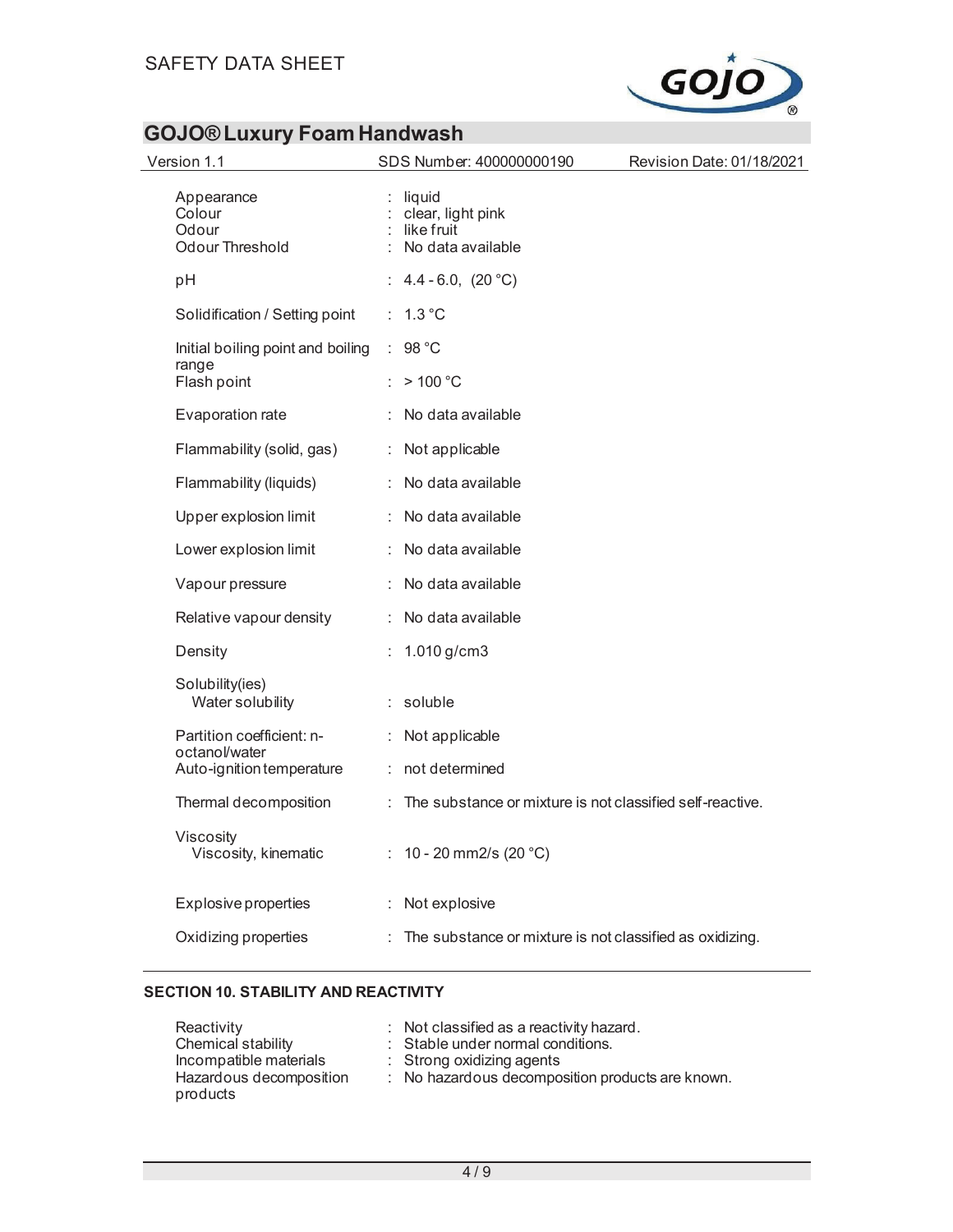

Version 1.1 SDS Number: 400000000190 Revision Date: 01/18/2021

#### **SECTION 11. TOXICOLOGICAL INFORMATION**

**Information on likely routes of exposure**  Skin contact Eye contact Inhalation

#### **Acute toxicity**

Not classified based on available information.

#### **Product:**

Acute oral toxicity : Acute toxicity estimate : > 5,000 mg/kg Method: Calculation method

#### **Components:**

**Sodium Laureth Sulfate:** 

Acute oral toxicity : LD50 (Rat): > 2,000 mg/kg Assessment: The substance or mixture has no acute oral toxicity

#### **Skin corrosion/irritation**

Not classified based on available information.

#### **Product:**

Assessment: Not irritating when applied to human skin. Result: No skin irritation

#### **Components:**

**Sodium Laureth Sulfate:**  Result: Skin irritation

#### **Serious eye damage/eye irritation**

Causes eye irritation.

#### **Product:**

Result: Mild eye irritation

#### **Components:**

**Sodium Laureth Sulfate:**  Result: Eye irritation Remarks: Severe eye irritation

#### **Respiratory or skin sensitisation**

Skin sensitisation: Not classified based on available information. Respiratory sensitisation: Not classified based on available information.

#### **Germ cell mutagenicity**

Not classified based on available information.

#### **Carcinogenicity**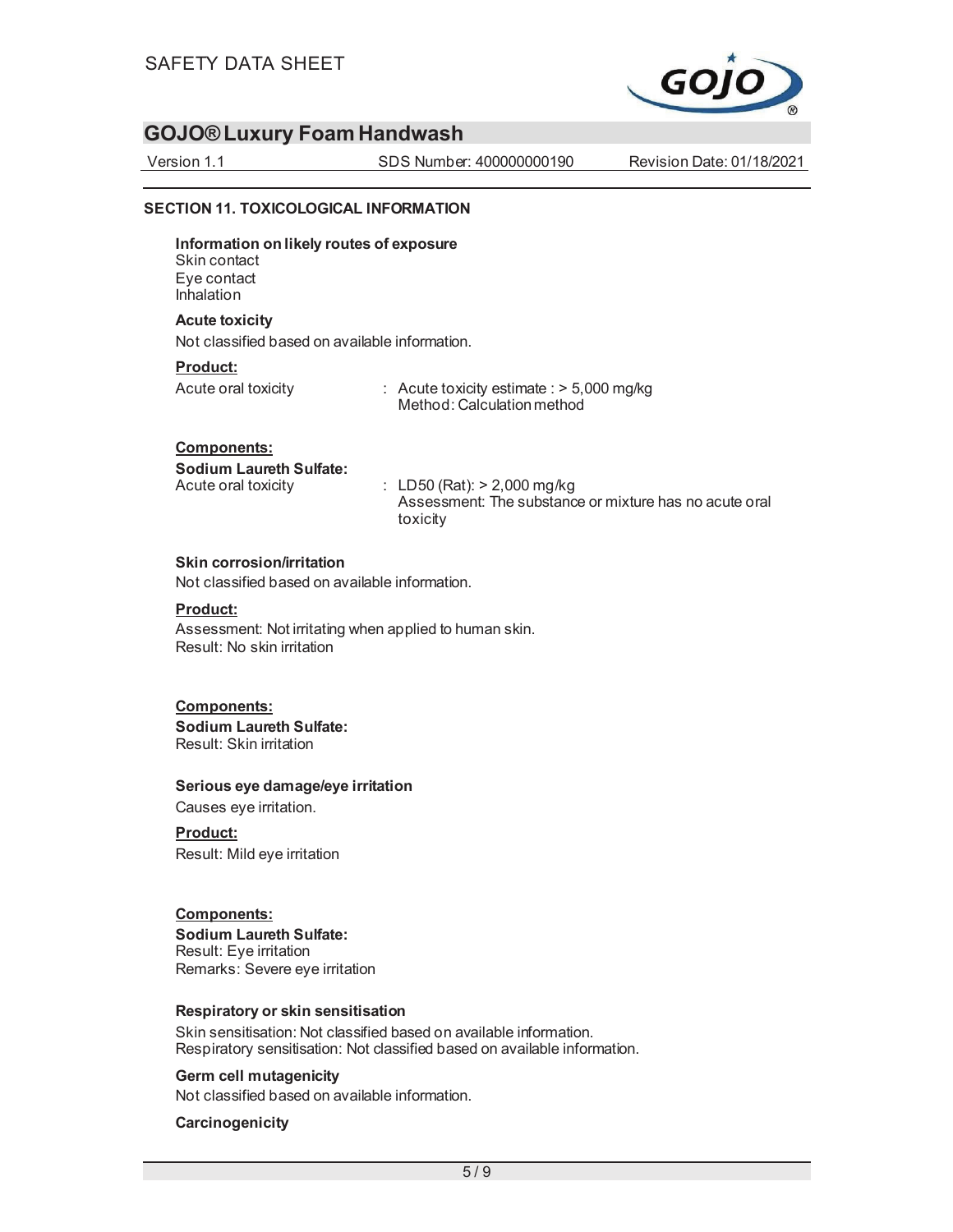

Not classified based on available information.

| <b>IARC</b>                                                                       | No component of this product present at levels greater than or<br>equal to 0.1% is identified as probable, possible or confirmed<br>human carcinogen by IARC. |
|-----------------------------------------------------------------------------------|---------------------------------------------------------------------------------------------------------------------------------------------------------------|
| <b>ACGIH</b>                                                                      | No component of this product present at levels greater than or<br>equal to 0.1% is identified as a carcinogen or potential<br>carcinogen by ACGIH.            |
| <b>OSHA</b>                                                                       | No component of this product present at levels greater than or<br>equal to 0.1% is identified as a carcinogen or potential<br>carcinogen by OSHA.             |
| NTP                                                                               | No component of this product present at levels greater than or<br>equal to 0.1% is identified as a known or anticipated carcinogen<br>by NTP.                 |
| <b>Reproductive toxicity</b><br>Not classified based on available information.    |                                                                                                                                                               |
| <b>STOT - single exposure</b><br>Not classified based on available information.   |                                                                                                                                                               |
| <b>STOT - repeated exposure</b><br>Not classified based on available information. |                                                                                                                                                               |
| <b>Aspiration toxicity</b><br>Not classified based on available information.      |                                                                                                                                                               |
| <b>SECTION 12. ECOLOGICAL INFORMATION</b>                                         |                                                                                                                                                               |
| <b>Ecotoxicity</b><br>No data available                                           |                                                                                                                                                               |
| <b>Persistence and degradability</b>                                              |                                                                                                                                                               |
| <b>Components:</b><br><b>Sodium Laureth Sulfate:</b><br>Biodegradability          | : Result: Readily biodegradable.                                                                                                                              |
| <b>Bioaccumulative potential</b><br>No data available                             |                                                                                                                                                               |
| <b>Mobility in soil</b><br>No data available                                      |                                                                                                                                                               |
| Other adverse effects<br>No data available                                        |                                                                                                                                                               |
| Product:<br>Regulation                                                            | 40 CFR Protection of Environment; Part 82 Protection of<br>Stratospheric Ozone - CAA Section 602 Class I Substances                                           |
| <b>Remarks</b>                                                                    | This product neither contains, nor was manufactured with a<br>Class I or Class II ODS as defined by the U.S. Clean Air Act                                    |
|                                                                                   | 6/9                                                                                                                                                           |
|                                                                                   |                                                                                                                                                               |

Version 1.1 SDS Number: 400000000190 Revision Date: 01/18/2021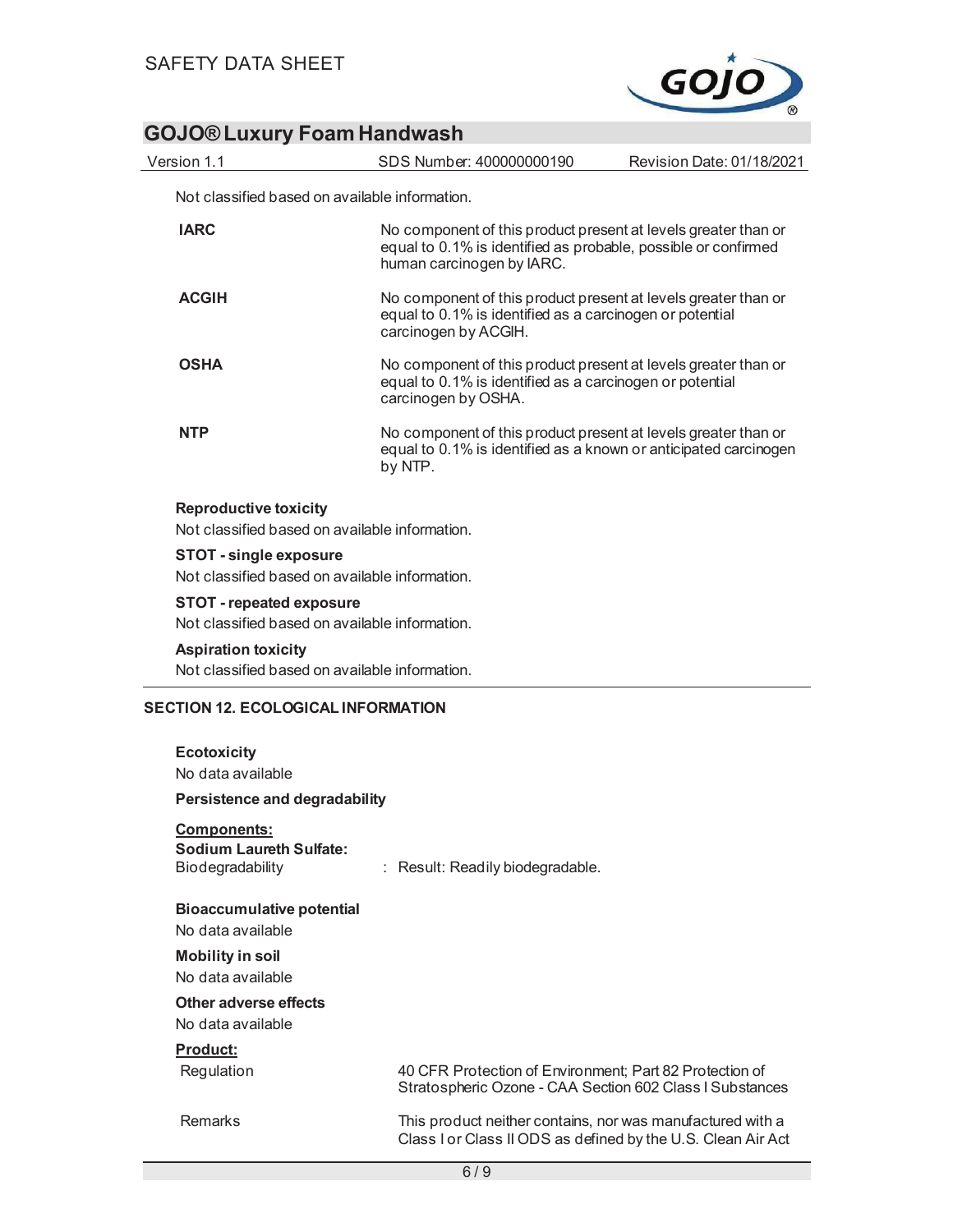

Version 1.1 SDS Number: 400000000190 Revision Date: 01/18/2021

Section 602 (40 CFR 82, Subpt. A, App.A + B).

#### **SECTION 13. DISPOSAL CONSIDERATIONS**

#### **Disposal methods**

| Waste from residues<br>Contaminated packaging | : Dispose of in accordance with local regulations.<br>: Dispose of as unused product.<br>Empty containers should be taken to an approved waste<br>handling site for recycling or disposal. |
|-----------------------------------------------|--------------------------------------------------------------------------------------------------------------------------------------------------------------------------------------------|
|                                               |                                                                                                                                                                                            |

#### **SECTION 14. TRANSPORT INFORMATION**

#### **International Regulation**

**IATA-DGR**  Not regulated as a dangerous good

#### **IMDG-Code**  Not regulated as a dangerous good **National Regulations**

#### **49 CFR**

Not regulated as a dangerous good

#### **SECTION 15. REGULATORY INFORMATION**

#### **EPCRA - Emergency Planning and Community Right-to-Know Act**

#### **SARA 304 Extremely Hazardous Substances Reportable Quantity**

This material does not contain any components with a section 304 EHS RQ.

| SARA 311/312 Hazards | : Acute Health Hazard                                                                                                                                                                     |
|----------------------|-------------------------------------------------------------------------------------------------------------------------------------------------------------------------------------------|
| <b>SARA 302</b>      | $\therefore$ No chemicals in this material are subject to the reporting<br>requirements of SARA Title III, Section 302.                                                                   |
| <b>SARA 313</b>      | : This material does not contain any chemical components with<br>known CAS numbers that exceed the threshold (De Minimis)<br>reporting levels established by SARA Title III, Section 313. |

#### **Clean Air Act**

This product does not contain any hazardous air pollutants (HAP), as defined by the U.S. Clean Air Act Section 12 (40 CFR 61).

This product does not contain any chemicals listed under the U.S. Clean Air Act Section 112(r) for Accidental Release Prevention (40 CFR 68.130, Subpart F).

This product does not contain any chemicals listed under the U.S. Clean Air Act Section 111 SOCMI Intermediate or Final VOC's (40 CFR 60.489).

This product does not contain any VOC exemptions listed under the U.S. Clean Air Act Section 450.

#### **Clean Water Act**

This product does not contain any Hazardous Substances listed under the U.S. CleanWater Act, Section 311, Table 116.4A.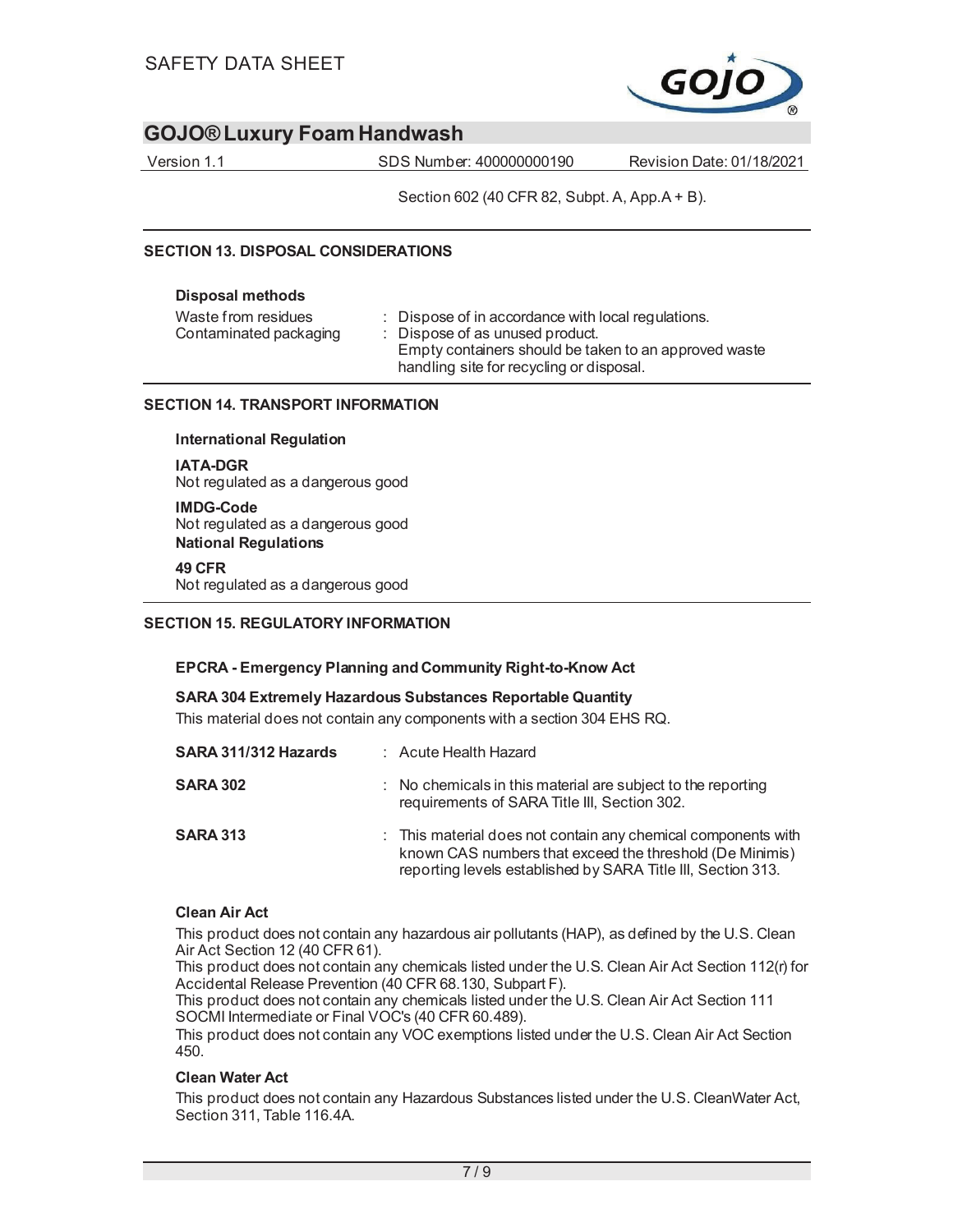

| Version 1.1                      | SDS Number: 400000000190                                                                                                                                                                        | Revision Date: 01/18/2021 |
|----------------------------------|-------------------------------------------------------------------------------------------------------------------------------------------------------------------------------------------------|---------------------------|
| Section 311, Table 117.3.<br>307 | This product does not contain any Hazardous Chemicals listed under the U.S. CleanWater Act,<br>This product does not contain any toxic pollutants listed under the U.S. Clean Water Act Section |                           |
| <b>California Prop 65</b>        | This product does not require a warning label under California<br>Proposition 65.                                                                                                               |                           |
| <b>TSCA</b>                      | The components of this product are reported in the following inventories:<br>: On TSCA Inventory                                                                                                |                           |
| <b>CH INV</b>                    | On the inventory, or in compliance with the inventory                                                                                                                                           |                           |
| <b>AICS</b>                      | On the inventory, or in compliance with the inventory                                                                                                                                           |                           |
| <b>DSL</b>                       | All components of this product are on the Canadian DSL.                                                                                                                                         |                           |
| <b>ISHL</b>                      | On the inventory, or in compliance with the inventory                                                                                                                                           |                           |
| <b>KECI</b>                      | On the inventory, or in compliance with the inventory                                                                                                                                           |                           |
| <b>PICCS</b>                     | On the inventory, or in compliance with the inventory                                                                                                                                           |                           |
| <b>ENCS</b>                      | On the inventory, or in compliance with the inventory                                                                                                                                           |                           |
| <b>IECSC</b>                     | On the inventory, or in compliance with the inventory                                                                                                                                           |                           |
| <b>NZIoC</b>                     | On the inventory, or in compliance with the inventory                                                                                                                                           |                           |

#### **Inventories**

AICS (Australia), DSL (Canada), IECSC (China), REACH (European Union), ENCS (Japan), ISHL (Japan), KECI (Korea), NZIoC (New Zealand), PICCS (Philippines), TCSI (Taiwan), TSCA (USA)

#### **SECTION 16. OTHER INFORMATION**

**Further information** 



| <b>HEALTH</b>          |   |
|------------------------|---|
| <b>FLAMMABILITY</b>    | n |
| <b>PHYSICAL HAZARD</b> | n |

0 = not significant, 1 =Slight,

 $2 =$  Moderate,  $3 =$  High

 $4 =$  Extreme,  $* =$  Chronic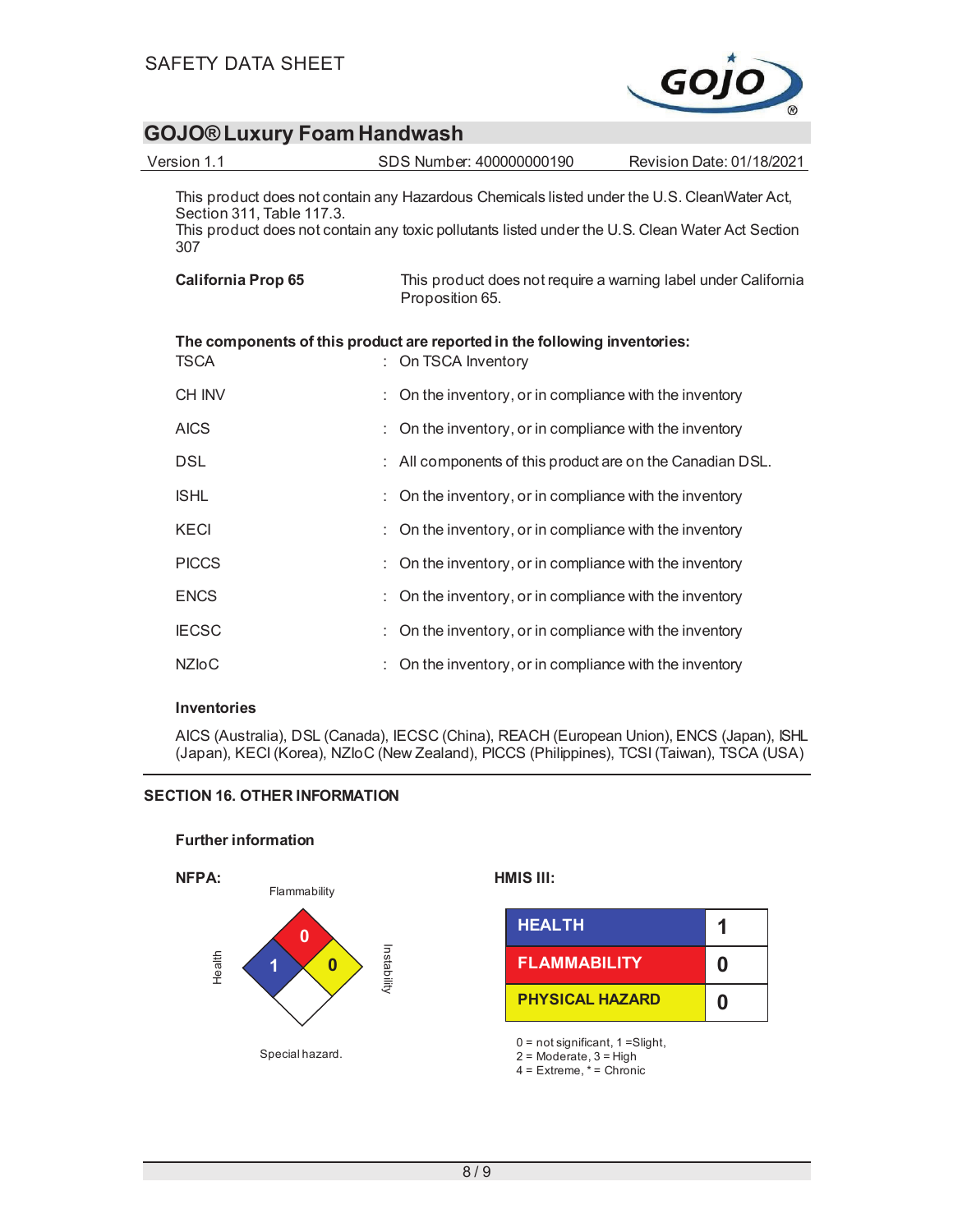

Version 1.1 SDS Number: 400000000190 Revision Date: 01/18/2021

Revision Date : 01/18/2021

The information provided in this Safety Data Sheet is correct to the best of our knowledge, information and belief at the date of its publication. The information given is designed only as a guidance for safe handling, use, processing, storage, transportation, disposal and release and is not to be considered a warranty or quality specification. The information relates only to the specific material designated and may not be valid for such material used in combination with any other materials or in any process, unless specified in the text.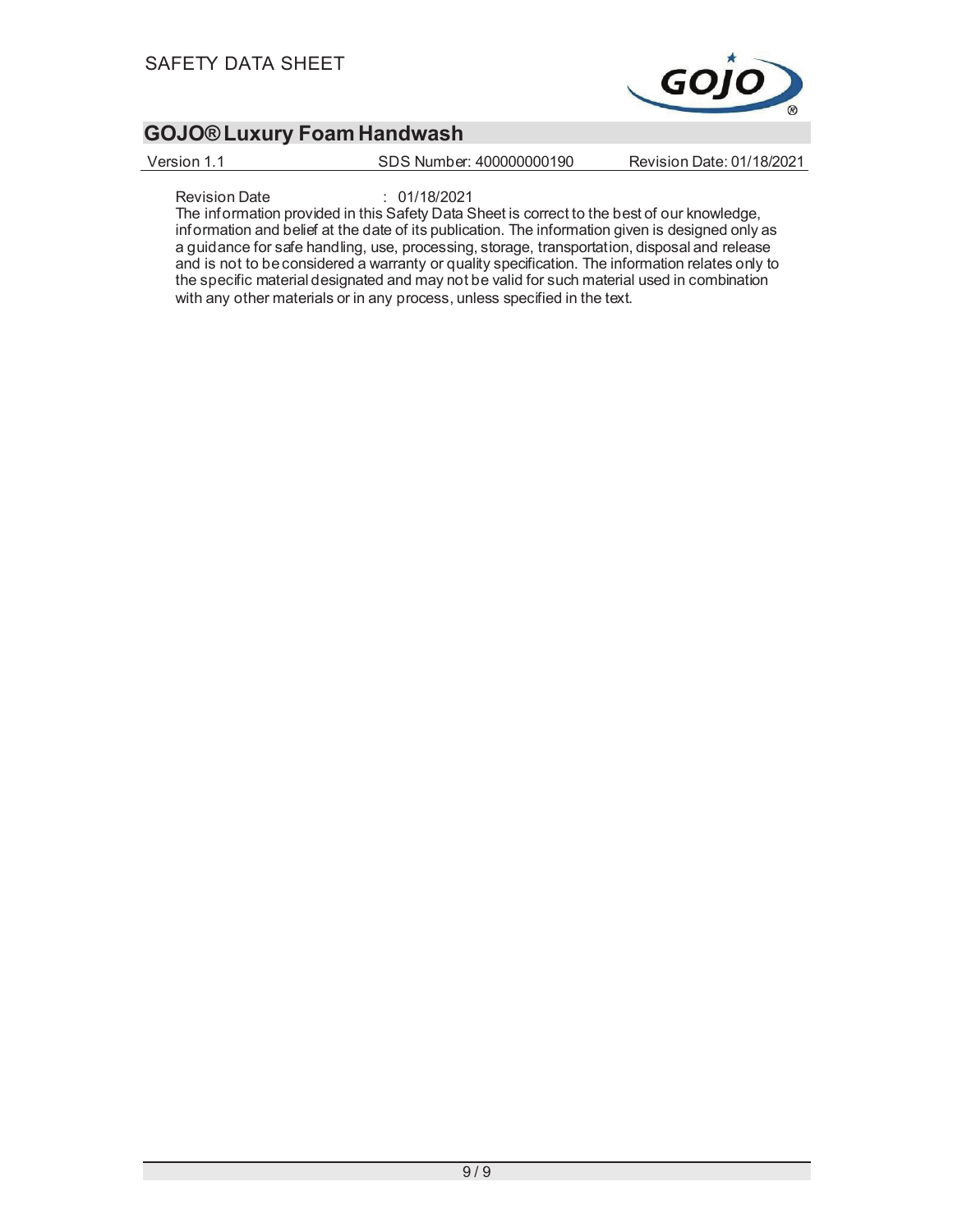

| <b>GOJO® ESpuma de Lujo Para Lavado de Manos</b> |  |                                                             |                                                                                                                                                                                                                                                                                                                                                                                                                                                                                                                                                                                                                                              |
|--------------------------------------------------|--|-------------------------------------------------------------|----------------------------------------------------------------------------------------------------------------------------------------------------------------------------------------------------------------------------------------------------------------------------------------------------------------------------------------------------------------------------------------------------------------------------------------------------------------------------------------------------------------------------------------------------------------------------------------------------------------------------------------------|
| Versión 1.0                                      |  | Número SDS: 400000000190                                    | Fecha de revisión: 09/02/2016                                                                                                                                                                                                                                                                                                                                                                                                                                                                                                                                                                                                                |
|                                                  |  |                                                             |                                                                                                                                                                                                                                                                                                                                                                                                                                                                                                                                                                                                                                              |
| <b>SECCIÓN 1. IDENTIFICACIÓN</b>                 |  |                                                             |                                                                                                                                                                                                                                                                                                                                                                                                                                                                                                                                                                                                                                              |
| Nombre del producto                              |  | GOJO® Espuma de Lujo Para Lavado de Manos                   |                                                                                                                                                                                                                                                                                                                                                                                                                                                                                                                                                                                                                                              |
| Informaciones sobre el fabricante o el proveedor |  |                                                             |                                                                                                                                                                                                                                                                                                                                                                                                                                                                                                                                                                                                                                              |
| Nombre de la empresa pro-<br>veedora             |  | : GOJO Industries, Inc.                                     |                                                                                                                                                                                                                                                                                                                                                                                                                                                                                                                                                                                                                                              |
| Dirección                                        |  | One GOJO Plaza, Suite 500<br>Akron, Ohio, 44311             |                                                                                                                                                                                                                                                                                                                                                                                                                                                                                                                                                                                                                                              |
| Teléfono                                         |  | 1 (330) 255-6000                                            |                                                                                                                                                                                                                                                                                                                                                                                                                                                                                                                                                                                                                                              |
| Teléfono de emergencia                           |  | 1-800-424-9300 CHEMTREC                                     |                                                                                                                                                                                                                                                                                                                                                                                                                                                                                                                                                                                                                                              |
|                                                  |  | Uso recomendado del producto químico y restricciones de uso |                                                                                                                                                                                                                                                                                                                                                                                                                                                                                                                                                                                                                                              |
| Uso recomendado                                  |  | Cuidado de la piel                                          |                                                                                                                                                                                                                                                                                                                                                                                                                                                                                                                                                                                                                                              |
| Restricciones de uso                             |  |                                                             | Se trata de un producto cosmético o para el cuidado personal<br>que es seguro para los consumidores y para otros usuarios<br>en condiciones normales o razonablemente previsibles de<br>uso. Los cosméticos y los productos de consumo, específi-<br>camente definidos por las regulaciones de todo el mundo,<br>están exentos del requisito de un SDS para el consumidor. Ya<br>que este material no se considera peligroso, este SDS contie-<br>ne información valiosa importante para la manipulación segu-<br>ra y el uso adecuado del producto en las condiciones labora-<br>les de la industria así como en exposiciones imprevistas e |

debe conservarse y estar a disposición de los empleados y del resto de usuarios del producto. Para obtener asesoramiento acerca de un uso específico, consulte la información proporcionada en el embalaje o en la hoja de instrucciones.

inusuales como por ejemplo derrames grandes. Este SDS

#### **SECCIÓN 2. IDENTIFICACIÓN DE LOS PELIGROS**

| <b>Clasificación SGA</b><br>Irritación ocular         | : Categoría 2B                        |
|-------------------------------------------------------|---------------------------------------|
| Elementos de etiquetado GHS<br>Palabra de advertencia | $:$ Atención                          |
| Indicaciones de peligro                               | $\pm$ H320 Provoca irritación ocular. |
| Consejos de prudencia                                 | Intervención:                         |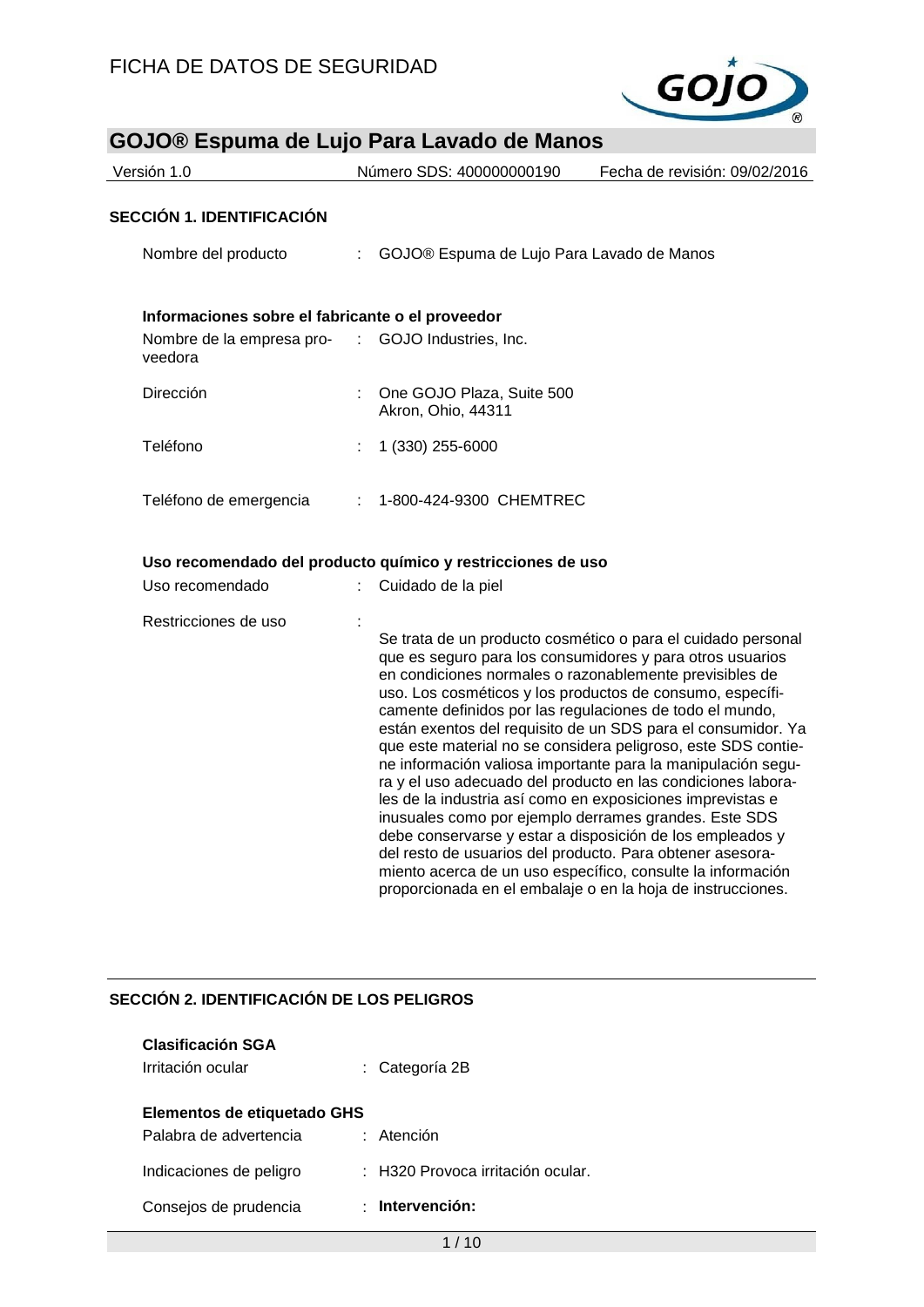

| Versión 1.0    | Número SDS: 400000000190                                              | Fecha de revisión: 09/02/2016                                                                                                                                                                          |
|----------------|-----------------------------------------------------------------------|--------------------------------------------------------------------------------------------------------------------------------------------------------------------------------------------------------|
|                | P305 + P351 + P338 EN CASO DE CONTACTO CON LOS<br>aclarando.<br>dico. | OJOS: Aclarar cuidadosamente con agua durante varios minu-<br>tos. Quitar las lentes de contacto, si lleva y resulta fácil. Seguir<br>P337 + P313 Si persiste la irritación ocular: Consultar a un mé- |
| Otros peligros |                                                                       |                                                                                                                                                                                                        |

Ninguna conocida.

### **SECCIÓN 3. COMPOSICIÓN/INFORMACIÓN SOBRE LOS COMPONENTES**

#### **Componentes peligrosos**

| l Nombre auímico       | No. CAS    | Concentración (%) |
|------------------------|------------|-------------------|
| Sodium Laureth Sulfate | 68585-34-2 | >=                |

#### **SECCIÓN 4. PRIMEROS AUXILIOS**

|                                                          | Recomendaciones generales : En caso de accidente o malestar, acuda inmediatamente al<br>médico.<br>Cuando los síntomas persistan o en caso de duda, pedir el<br>consejo de un médico.                                         |
|----------------------------------------------------------|-------------------------------------------------------------------------------------------------------------------------------------------------------------------------------------------------------------------------------|
| Si es inhalado                                           | : Si se ha inhalado, transportarlo al aire fresco.<br>Si los síntomas persisten consultar a un médico.                                                                                                                        |
| En caso de contacto con la<br>piel                       | : Lavar con agua y jabón como precaución.<br>Consultar un médico si aparece y persiste una irritación.                                                                                                                        |
| En caso de contacto con los<br>ojos                      | : En caso de un contacto, enjuagar inmediatamente los ojos<br>con agua en abundancia por lo menos durante 15 minutos.<br>Si es fácil de hacerlo, quitar los lentes de contacto, si están<br>puestos.<br>Pedir consejo médico. |
| Por ingestión                                            | : Si se ha tragado, NO provocar el vómito.<br>Enjuague la boca con agua.<br>Consulte al médico.                                                                                                                               |
| Principales síntomas y efec-<br>tos, agudos y retardados | : Provoca irritación ocular.                                                                                                                                                                                                  |
| Protección de los socorristas                            | : Los socorristas deben poner atención en su protección perso-<br>nal y llevar la vestimenta de protección recomendada                                                                                                        |

### **SECCIÓN 5. MEDIDAS DE LUCHA CONTRA INCENDIOS**

| Medios de extinción apropia-<br>dos                        | : Usar agua pulverizada, espuma resistente al alcohol, polvo<br>seco o dióxido de carbono. |
|------------------------------------------------------------|--------------------------------------------------------------------------------------------|
| Medios de extinción no apro- : Ninguna conocida.<br>piados |                                                                                            |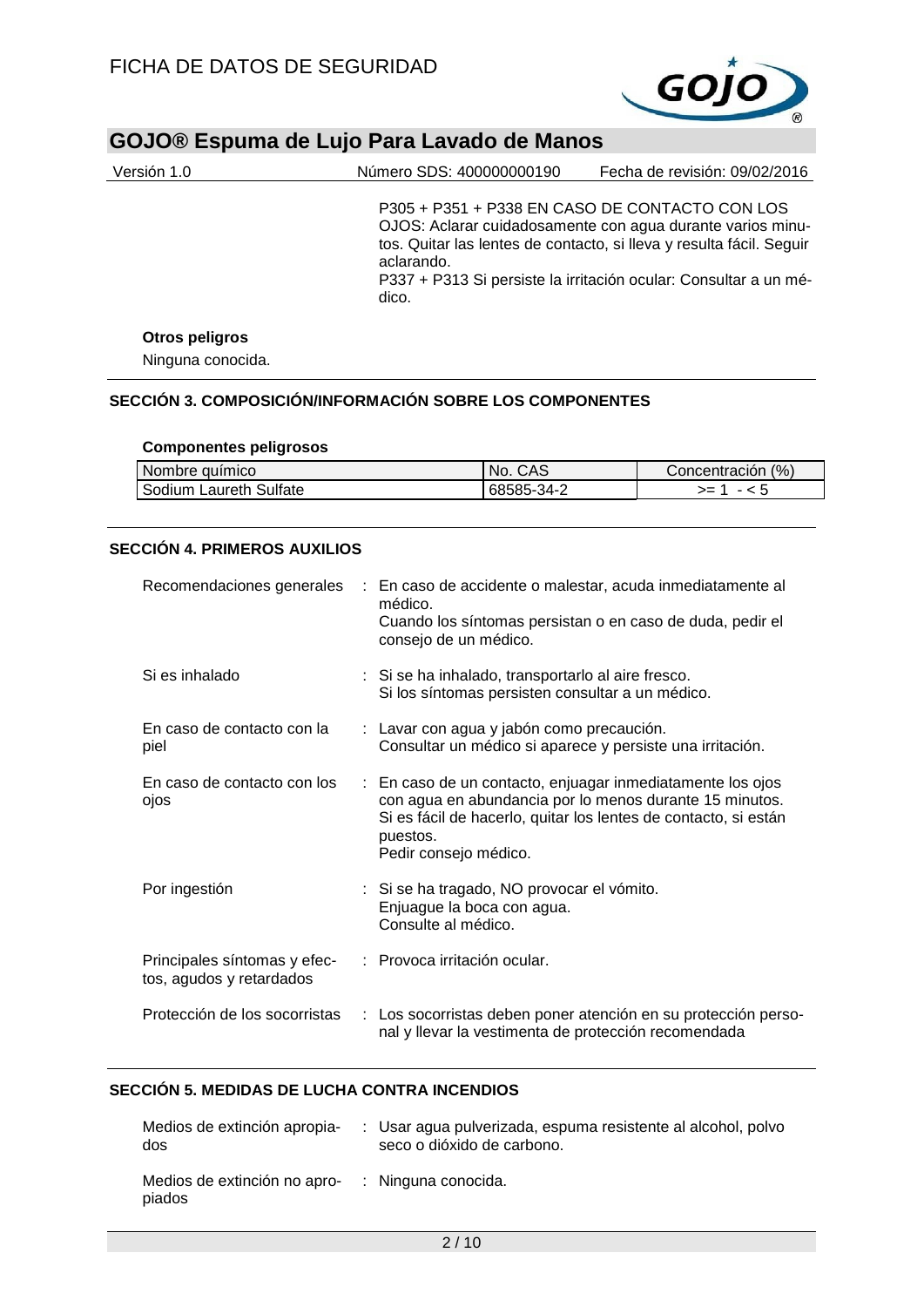

| Versión 1.0                                                                      | Número SDS: 400000000190                                                                                                                                                                                           | Fecha de revisión: 09/02/2016                                 |
|----------------------------------------------------------------------------------|--------------------------------------------------------------------------------------------------------------------------------------------------------------------------------------------------------------------|---------------------------------------------------------------|
| Productos de combustión<br>peligrosos                                            | : Oxidos de azufre<br>Oxidos de carbono<br>Oxidos de nitrógeno (NOx)<br>Oxidos de metal                                                                                                                            |                                                               |
| Métodos específicos de ex-<br>tinción                                            | : Usar medidas de extinción que sean apropiadas a las circuns-<br>tancias del local y a sus alrededores.<br>tenedores cerrados.                                                                                    | El agua pulverizada puede ser utilizada para enfriar los con- |
| Otros datos                                                                      | : El agua de extinción debe recogerse por separado, no debe<br>penetrar en el alcantarillado.<br>Los restos del incendio y el agua de extinción contaminada<br>deben eliminarse según las normas locales en vigor. |                                                               |
| Equipo de protección espe-<br>cial para el personal de lucha<br>contra incendios | : En caso de fuego, protéjase con un equipo respiratorio autó-<br>nomo.<br>Utilícese equipo de protección individual.                                                                                              |                                                               |

### **SECCIÓN 6. MEDIDAS EN CASO DE VERTIDO ACCIDENTAL**

| Precauciones personales,<br>equipo de protección y pro-<br>cedimientos de emergencia | : Utilícese equipo de protección individual.<br>Asegúrese una ventilación apropiada.<br>Evacuar el personal a zonas seguras.<br>El material puede producir condiciones resbaladizas.                                                                                                                                                                                                                                                                        |
|--------------------------------------------------------------------------------------|-------------------------------------------------------------------------------------------------------------------------------------------------------------------------------------------------------------------------------------------------------------------------------------------------------------------------------------------------------------------------------------------------------------------------------------------------------------|
| Precauciones relativas al<br>medio ambiente                                          | : La descarga en el ambiente debe ser evitada.<br>Impedir nuevos escapes o derrames si puede hacerse sin<br>riesgos.<br>Impedir la propagación sobre las grandes zonas (p. ej. por<br>contención o barreras de aceite).<br>Retener y eliminar el agua contaminada.<br>Las autoridades locales deben de ser informadas si los de-<br>rrames importantes no pueden ser contenidos.                                                                            |
| Métodos y material de con-<br>tención y de limpieza                                  | : Contener del derrame y recogerlo con material obsorbente<br>que no sea combustible (p. ej. arena, tierra de diatomeas,<br>vermiculita) y depositarlo en un recipiente para su eliminación<br>de acuerdo con la legislacion local y nacional (ver sección<br>$(13)$ .<br>Guardar en contenedores apropiados y cerrados para su eli-<br>minación.<br>Lavar los suelos y los objetos contaminados a fondo respe-<br>tando las regulaciones medioambientales. |

### **SECCIÓN 7. MANIPULACIÓN Y ALMACENAMIENTO**

| Consejos para una manipu-<br>lación segura | : Equipo de protección individual, ver sección 8.<br>No lo trague.<br>Evítese el contacto con los ojos.<br>Mantener el contenedor cerrado cuando no se emplea. |
|--------------------------------------------|----------------------------------------------------------------------------------------------------------------------------------------------------------------|
| Condiciones para el almace-                | : Guardar en contenedores etiquetados correctamente.                                                                                                           |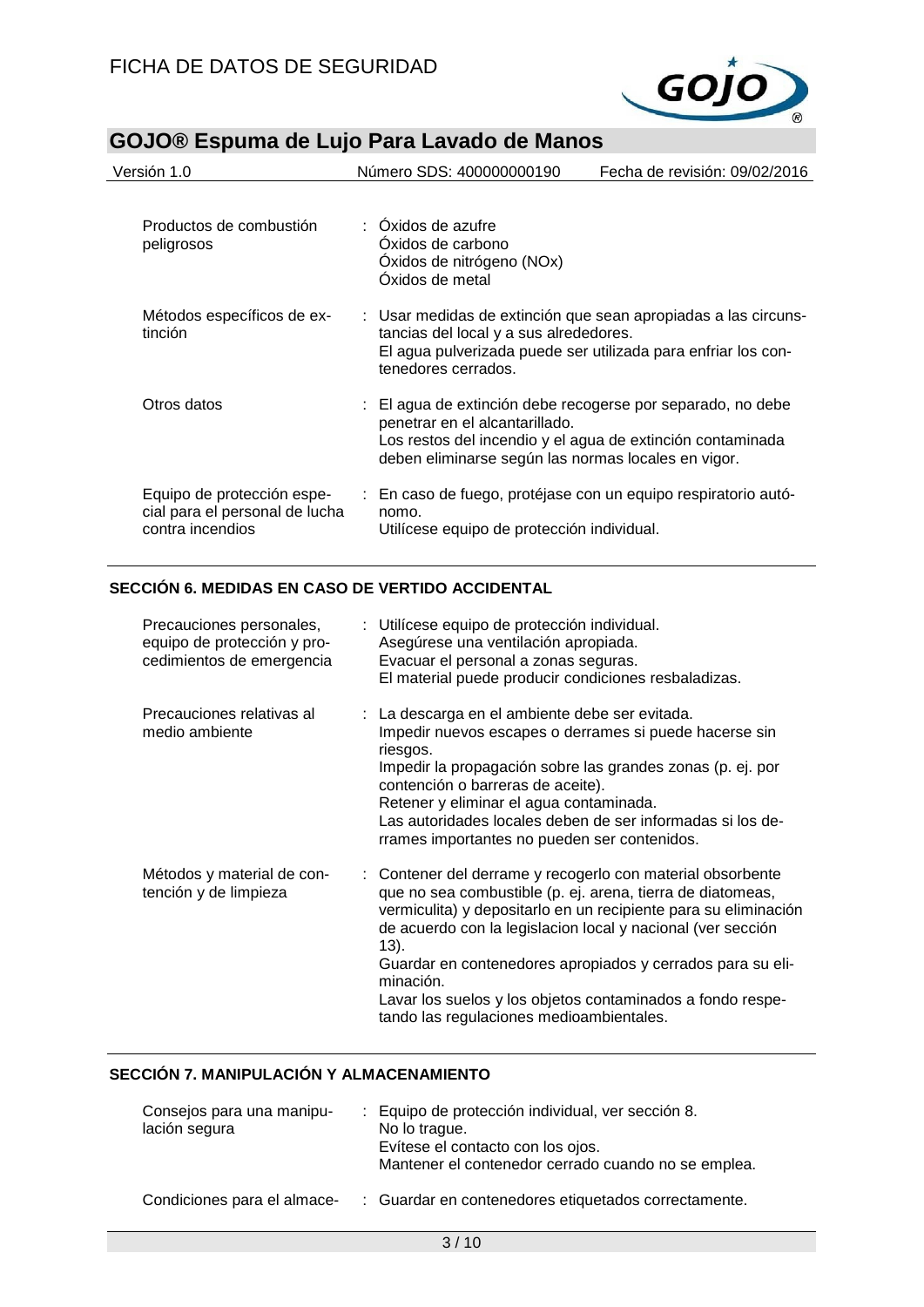

# **GOJO® Espuma de Lujo Para Lavado de Manos** Versión 1.0 Número SDS: 400000000190 Fecha de revisión: 09/02/2016 naje seguro Conservar el envase herméticamente cerrado en un lugar seco y bien ventilado. Almacenar de acuerdo con las reglamentaciones nacionales particulares.

#### **SECCIÓN 8. CONTROLES DE EXPOSICIÓN/ PROTECCIÓN INDIVIDUAL**

| Componentes con valores limite ambientales de exposición profesional. |  |                                                                                                                                                                                                                                                                                          |  |
|-----------------------------------------------------------------------|--|------------------------------------------------------------------------------------------------------------------------------------------------------------------------------------------------------------------------------------------------------------------------------------------|--|
| No contiene sustancias con valores límites de exposición profesional. |  |                                                                                                                                                                                                                                                                                          |  |
| Protección personal                                                   |  |                                                                                                                                                                                                                                                                                          |  |
| Protección respiratoria                                               |  | : Normalmente no requiere el uso de un equipo de protección<br>individual respiratorio.                                                                                                                                                                                                  |  |
| Protección de los ojos                                                |  | : No se requiere equipo especial de protección.<br>Usar pantalla facial y traje de protección por si surgen ano-<br>malías en el proceso.                                                                                                                                                |  |
| Protección de la piel y del<br>cuerpo                                 |  | : No se requiere equipo especial de protección.                                                                                                                                                                                                                                          |  |
| Medidas de protección                                                 |  | : Elegir la protección para el cuerpo según sus caraterísticas,<br>la concentración y la cantidad de sustancias peligrosas, y el<br>lugar específico de trabajo.<br>Asegúrese de que los sistemas de lavado de ojos y duchas<br>de seguridad estén colocadas cerca del lugar de trabajo. |  |
| Medidas de higiene                                                    |  | Manipular con las precauciones de higiene industrial ade-<br>cuadas, y respetar las prácticas de seguridad.<br>Evítese el contacto con los ojos.                                                                                                                                         |  |

#### **SECCIÓN 9. PROPIEDADES FÍSICAS Y QUÍMICAS**

| Aspecto                                                  | : líquido               |
|----------------------------------------------------------|-------------------------|
| Color                                                    | : claro, rosa claro     |
| Olor                                                     | : frutoso               |
| Umbral olfativo                                          | : Sin datos disponibles |
| рH                                                       | : $5.3 - 6.7$ , (20 °C) |
| Solidificación / punto de ajus-<br>te                    | : $1.3 °C$              |
| Punto inicial de ebullición e<br>intervalo de ebullición | : 98 °C                 |
| Punto de inflamación                                     | : >100 °C               |
| Tasa de evaporación                                      | : Sin datos disponibles |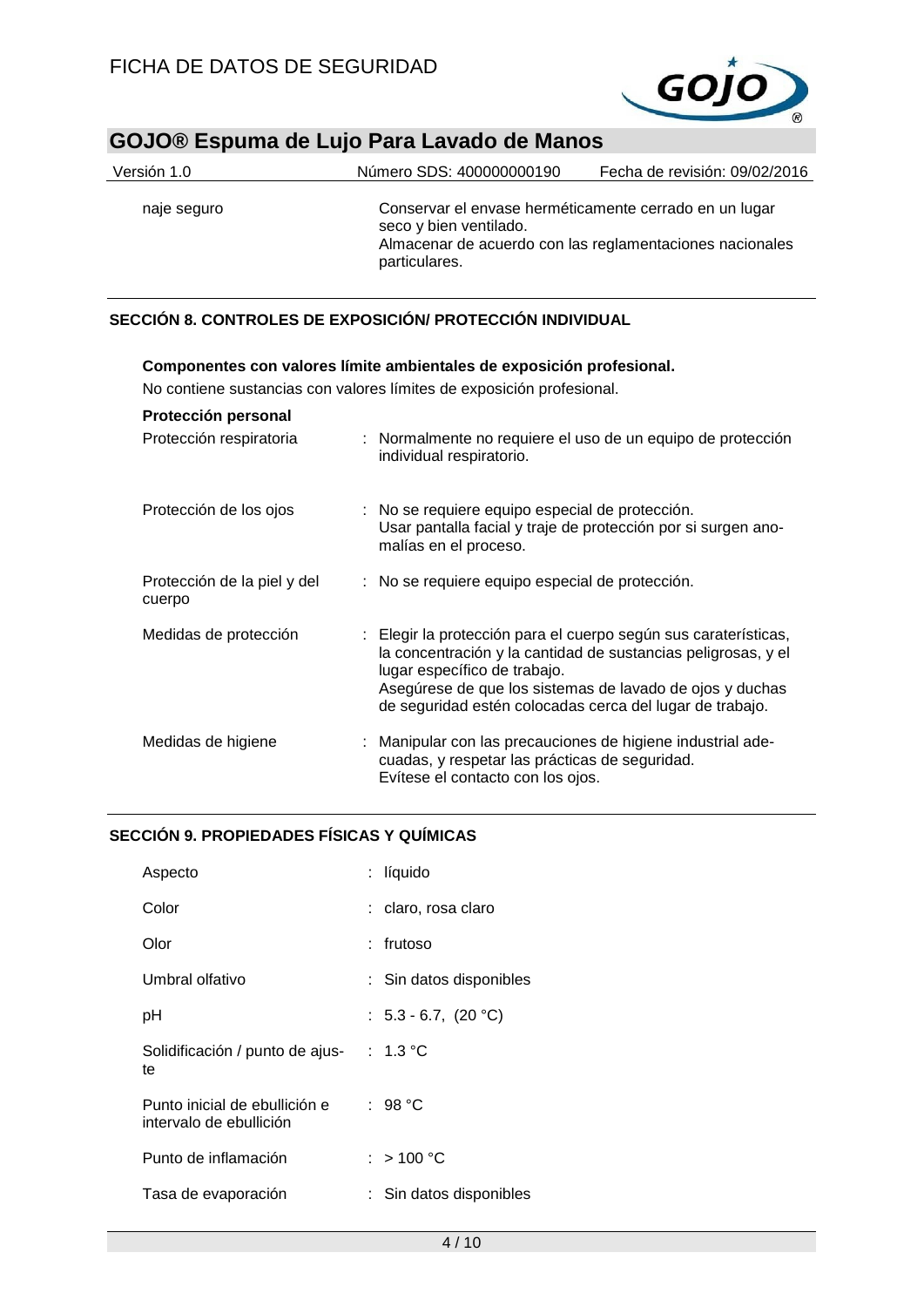

| Versión 1.0                               | Número SDS: 400000000190                                    | Fecha de revisión: 09/02/2016 |
|-------------------------------------------|-------------------------------------------------------------|-------------------------------|
|                                           |                                                             |                               |
| Inflamabilidad (sólido, gas)              | : No aplicable                                              |                               |
| Límite superior de explosivi-<br>dad      | : Sin datos disponibles                                     |                               |
| Límites inferior de explosivi-<br>dad     | : Sin datos disponibles                                     |                               |
| Presión de vapor                          | Sin datos disponibles                                       |                               |
| Densidad relativa del vapor               | : Sin datos disponibles                                     |                               |
| Densidad                                  | : $1.010$ gcm3                                              |                               |
| Solubilidad(es)<br>Solubilidad en agua    | : soluble                                                   |                               |
| Coeficiente de reparto n-<br>octanol/agua | : No aplicable                                              |                               |
| Temperatura de auto-<br>inflamación       | (valor) no determinado<br>÷                                 |                               |
| Descomposición térmica                    | : La sustancia o mezcla no se clasifica como auto reactiva. |                               |
| Viscosidad<br>Viscosidad, cinemática      | : 10 - 20 mm2/s (20 °C)                                     |                               |
| Propiedades explosivas                    | : No explosivo                                              |                               |
| Propiedades comburentes                   | : La sustancia o mezcla no se clasifica como oxidante.      |                               |

#### **SECCIÓN 10. ESTABILIDAD Y REACTIVIDAD**

| Reactividad                               | : No clasificado como un peligro de reactividad.                    |
|-------------------------------------------|---------------------------------------------------------------------|
| Estabilidad química                       | : Estable en condiciones normales.                                  |
| Materiales incompatibles                  | : Agentes oxidantes fuertes                                         |
| Productos de descomposición<br>peligrosos | : No se conoce ningún producto peligroso de la descomposi-<br>ción. |

#### **SECCIÓN 11. INFORMACIÓN TOXICOLÓGICA**

# **Información sobre posibles vías de exposición**

Contacto con la piel Contacto con los ojos Inhalación

#### **Toxicidad aguda**

No está clasificado en base a la información disponible.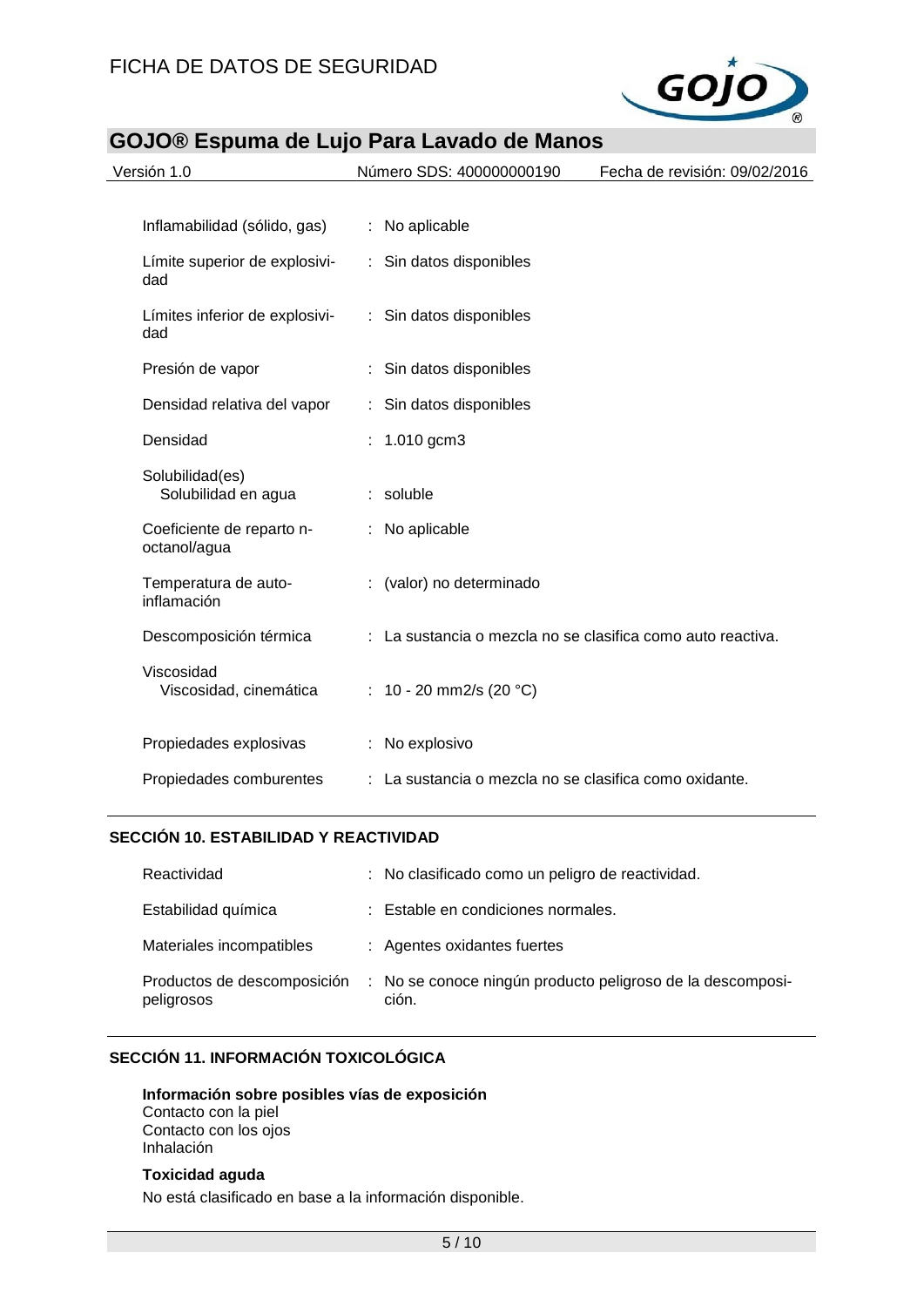

| GOJO® Espuma de Lujo Para Lavado de Manos                                                                                            |                                                                                                                                                                             |                                                                                                                                                                                                |
|--------------------------------------------------------------------------------------------------------------------------------------|-----------------------------------------------------------------------------------------------------------------------------------------------------------------------------|------------------------------------------------------------------------------------------------------------------------------------------------------------------------------------------------|
| Versión 1.0                                                                                                                          | Número SDS: 400000000190                                                                                                                                                    | Fecha de revisión: 09/02/2016                                                                                                                                                                  |
| Producto:                                                                                                                            |                                                                                                                                                                             |                                                                                                                                                                                                |
| Toxicidad oral aguda                                                                                                                 | : Estimación de la toxicidad aguda : > 5,000 mg/kg<br>Método: Método de cálculo                                                                                             |                                                                                                                                                                                                |
| Componentes:<br><b>Sodium Laureth Sulfate:</b><br>Toxicidad oral aguda                                                               | : DL50 (Rata): $> 2,000$ mg/kg<br>aguda                                                                                                                                     | Valoración: La sustancia o mezcla no presenta toxicidad oral                                                                                                                                   |
| Corrosión o irritación cutáneas                                                                                                      |                                                                                                                                                                             |                                                                                                                                                                                                |
| No está clasificado en base a la información disponible.                                                                             |                                                                                                                                                                             |                                                                                                                                                                                                |
| Producto:<br>Resultado: No irrita la piel                                                                                            | Valoración: No es irritante cuando se aplica en la piel humana.                                                                                                             |                                                                                                                                                                                                |
| <b>Componentes:</b><br><b>Sodium Laureth Sulfate:</b><br>Resultado: Irritación de la piel                                            |                                                                                                                                                                             |                                                                                                                                                                                                |
| Lesiones o irritación ocular graves<br>Provoca irritación ocular.                                                                    |                                                                                                                                                                             |                                                                                                                                                                                                |
| Producto:<br>Resultado: Ligera irritación en los ojos                                                                                |                                                                                                                                                                             |                                                                                                                                                                                                |
| <b>Componentes:</b><br><b>Sodium Laureth Sulfate:</b><br>Resultado: Irritación ocular<br>Observaciones: Grave irritación de los ojos |                                                                                                                                                                             |                                                                                                                                                                                                |
| Sensibilización respiratoria o cutánea                                                                                               | Sensibilización cutánea: No está clasificado en base a la información disponible.<br>Sensibilización respiratoria: No está clasificado en base a la información disponible. |                                                                                                                                                                                                |
| Mutagenicidad en células germinales                                                                                                  |                                                                                                                                                                             |                                                                                                                                                                                                |
| No está clasificado en base a la información disponible.                                                                             |                                                                                                                                                                             |                                                                                                                                                                                                |
| Carcinogenicidad                                                                                                                     |                                                                                                                                                                             |                                                                                                                                                                                                |
| No está clasificado en base a la información disponible.                                                                             |                                                                                                                                                                             |                                                                                                                                                                                                |
| <b>IARC</b>                                                                                                                          | geno humano probable, posible o confirmado por la (IARC)                                                                                                                    | No se identifica ningún componente de este producto, que pre-<br>sente niveles mayores que o igual a 0,1% como agente carcinó-<br>Agencia Internacional de Investigaciones sobre Carcinógenos. |
| <b>ACGIH</b>                                                                                                                         |                                                                                                                                                                             | No se identifica ningún componente de este producto, que pre-<br>sente niveles mayores que o el igual a 0,1% como cancerígeno                                                                  |

o como carcinógeno potencial por la ACGIH.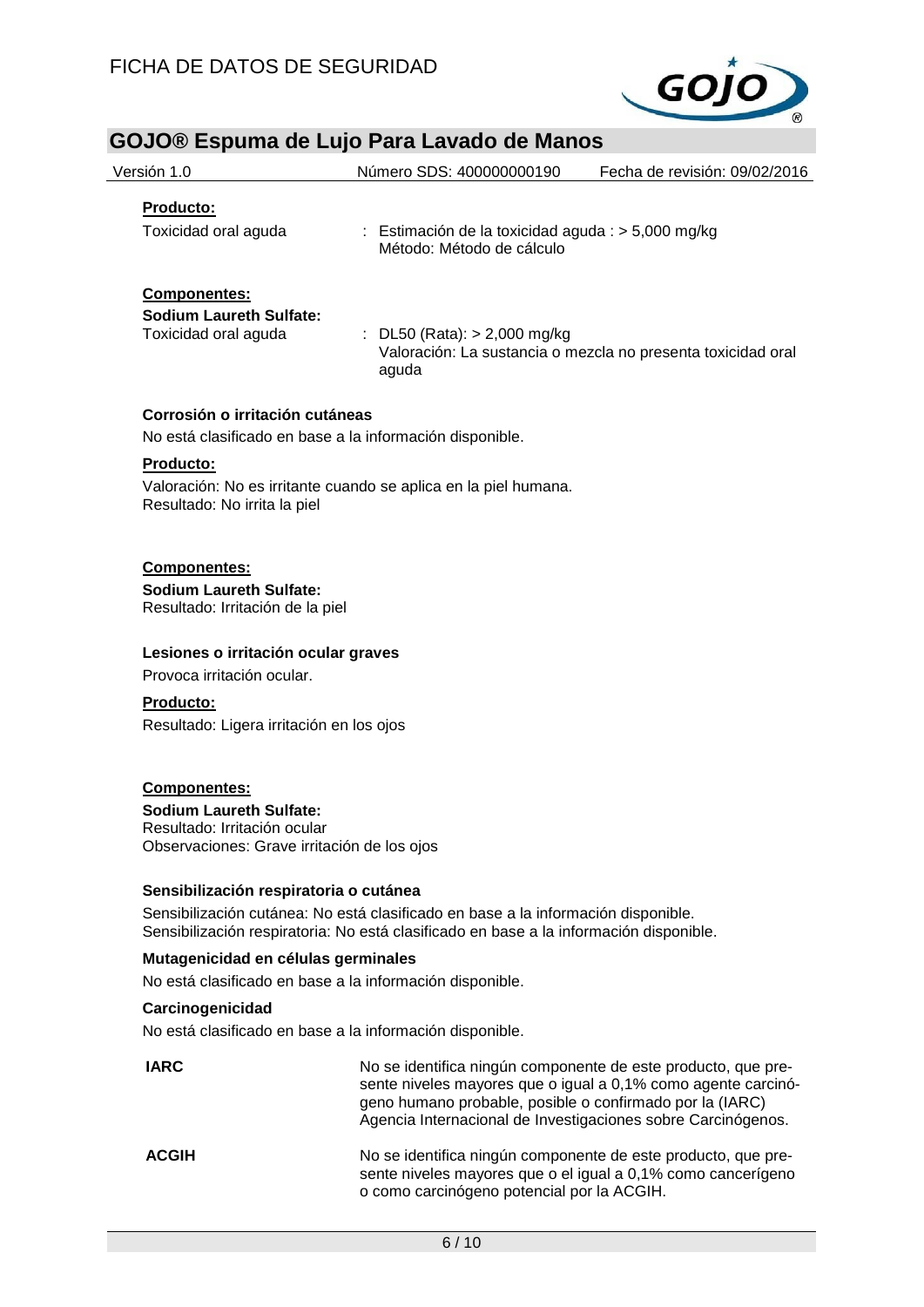

| Versión 1.0                                                                                | Número SDS: 400000000190                                                                                                                                                                                                        | Fecha de revisión: 09/02/2016 |  |  |
|--------------------------------------------------------------------------------------------|---------------------------------------------------------------------------------------------------------------------------------------------------------------------------------------------------------------------------------|-------------------------------|--|--|
| <b>OSHA</b>                                                                                | No se identifica ningún componente de este producto, que pre-<br>sente niveles mayores que o el igual a 0,1% como cancerígeno<br>o como carcinógeno potencial por la (OSHA) Administración de<br>Salud y Seguridad Ocupacional. |                               |  |  |
| <b>NTP</b>                                                                                 | En este producto no se identifica ningún componente, que pre-<br>sente niveles mayores que o iguales a 0.1%, como agente car-<br>cinógeno conocido o anticipado por el (NTP) Programa Nacional<br>de Toxicología.               |                               |  |  |
| Toxicidad para la reproducción<br>No está clasificado en base a la información disponible. |                                                                                                                                                                                                                                 |                               |  |  |

#### **Toxicidad específica en determinados órganos (stot) - exposición única**

No está clasificado en base a la información disponible.

#### **Toxicidad específica en determinados órganos (stot) - exposiciones repetidas**

No está clasificado en base a la información disponible.

#### **Componentes:**

**Sodium Laureth Sulfate:** Toxicidad por dosis repetidas : Provoca irritación ocular grave. - Valoración

# **Toxicidad por aspiración**

No está clasificado en base a la información disponible.

#### **SECCIÓN 12. INFORMACIÓN ECOLÓGICA**

#### **Ecotoxicidad**

Sin datos disponibles

#### **Persistencia y degradabilidad**

#### **Componentes:**

| <b>Sodium Laureth Sulfate:</b> |                                        |
|--------------------------------|----------------------------------------|
| Biodegradabilidad              | : Resultado: Fácilmente biodegradable. |

#### **Potencial de bioacumulación**

Sin datos disponibles

# **Movilidad en el suelo**

Sin datos disponibles

#### **Otros efectos adversos**

Sin datos disponibles

#### **Producto:**

| Regulacion    | 40 CFR Protection of Environment; Part 82 Protection of Stra-<br>tospheric Ozone - CAA Section 602 Class I Substances                                                                                                                  |
|---------------|----------------------------------------------------------------------------------------------------------------------------------------------------------------------------------------------------------------------------------------|
| Observaciones | Este producto no contiene, ni ha sido fabricado con ODS<br>(Substancias que Dañan la capa de Ozono) Clase I o Clase II,<br>tal como se define en el Acta del Aire Limpio de los EE.UU.<br>Sección 602 (40 CFR 82, Subpt. A, Ap.A + B). |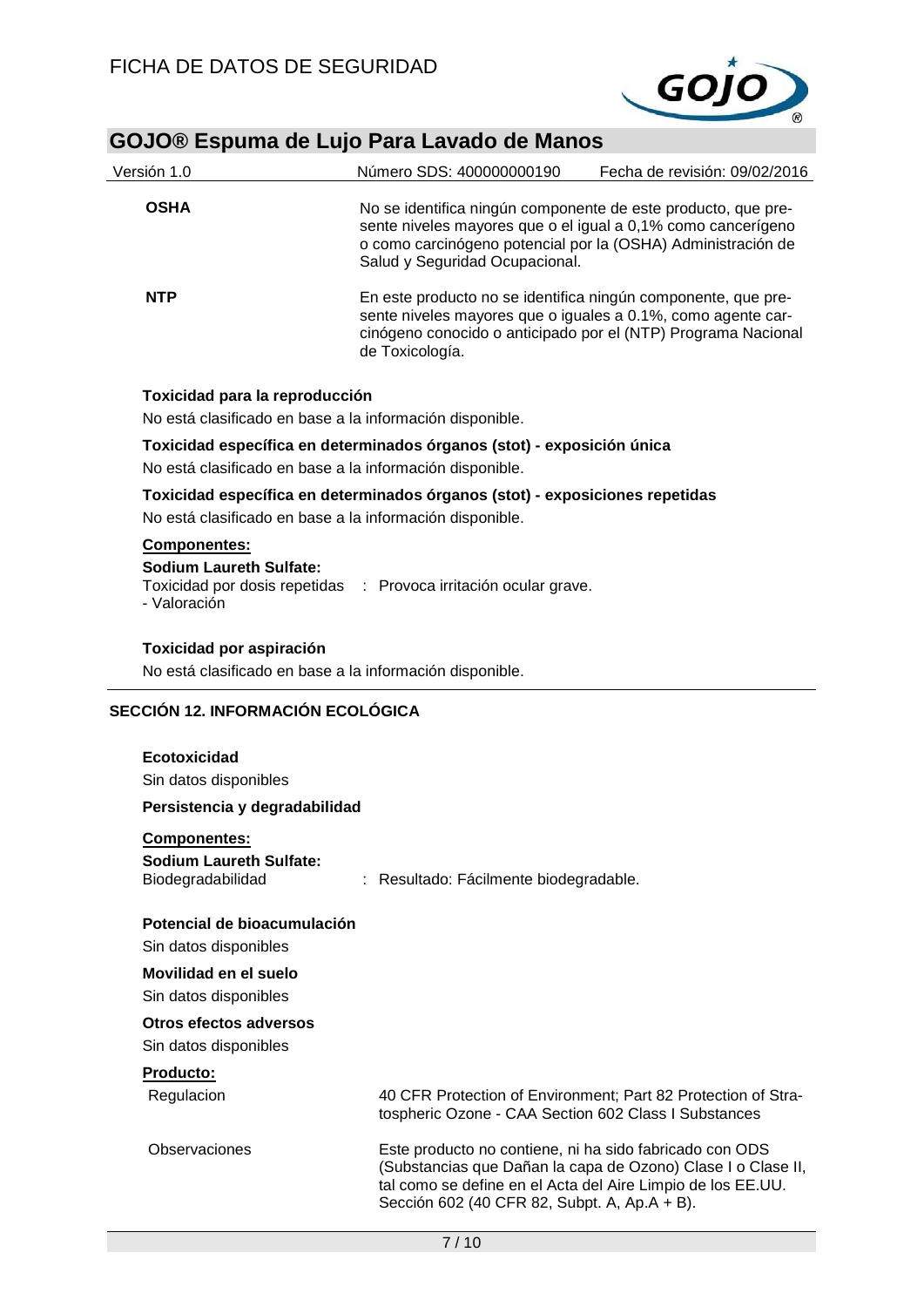

Versión 1.0 Número SDS: 400000000190 Fecha de revisión: 09/02/2016

#### **SECCIÓN 13. CONSIDERACIONES RELATIVAS A LA ELIMINACIÓN**

| Métodos de eliminación. |                                                                                                                                                                        |
|-------------------------|------------------------------------------------------------------------------------------------------------------------------------------------------------------------|
| <b>Residuos</b>         | : Eliminar, observando las normas locales en vigor.                                                                                                                    |
| Envases contaminados    | : Eliminar como producto no usado.<br>Los contenedores vacíos deben ser llevados a un sitio de<br>manejo aprobado para desechos, para el reciclado o elimina-<br>ción. |

#### **SECCIÓN 14. INFORMACIÓN RELATIVA AL TRANSPORTE**

#### **Regulación internacional**

**IATA-DGR**

No está clasificado como producto peligroso.

#### **Código-IMDG** No está clasificado como producto peligroso. **Regulación doméstica**

#### **49 CFR**

No está clasificado como producto peligroso.

#### **SECCIÓN 15. INFORMACIÓN REGLAMENTARIA**

#### **EPCRA - Acta para el Derecho a Saber Comunitario y de Planificación de Emergencias**

#### **CERCLA Cantidad Reportable**

Este material no contiene ningún componente con una cantidad reportada (RQ) para CERCLA.

#### **SARA 304 Sustancias extremadamente peligrosas Cantidad Reportable**

Este material no contiene ningún componente en la sección 304 EHS RQ .

| SARA 311/312 Peligros | : Peligro Agudo para la Salud                                                                                                                                                                              |
|-----------------------|------------------------------------------------------------------------------------------------------------------------------------------------------------------------------------------------------------|
| <b>SARA 302</b>       | : Este material no contiene productos químicos sujetos a los<br>requisitos reportados por SARA Titulo III, sección 302.                                                                                    |
| <b>SARA 313</b>       | : Este material no contiene ningún componente químico con los<br>conocidos números CAS que exceden el umbral de los nive-<br>les reportados (De Minimis) establecidos por SARA título III,<br>sección 313. |

#### **Ley del Aire Limpio**

Este producto no contiene ningún contaminante atmosférico peligroso (HAP), tal como se define en el Acta del Aire Limpio de los EE.UU. Sección 12 (40 CFR 61).

Este producto no contiene ningún producto químico que figure en el Acta de Aire Limpio de los EE.UU. Sección 112(r) para la Prevención de Liberación Accidental (40 CFR 68.130, Sub-parte  $F$ ).

Este producto no contiene ningún producto químico que figure en el Acta de Aire Limpio de los EE.UU. sección 111 SOCMI COVs intermedios o finales (40 CFR 60.489).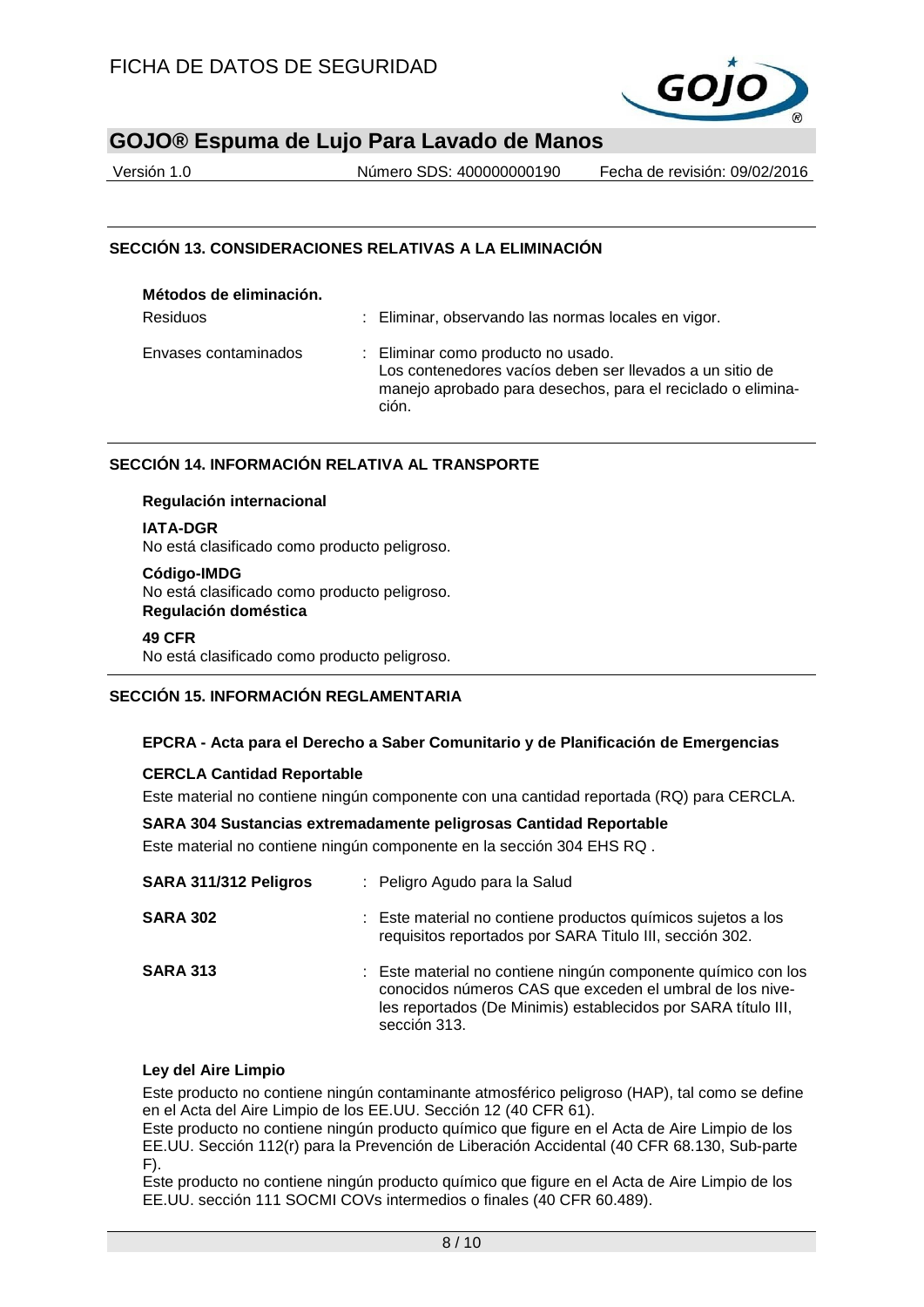

Versión 1.0 Número SDS: 400000000190 Fecha de revisión: 09/02/2016

Este producto no contiene ninguna exención de COV (Compuestos Orgánicos Volátiles) de las enumeradas en la Sección 450 de la Ley de Aire Limpio de los E.U. (U.S. Clean Air Act).

#### **Ley del Agua Limpia**

Este producto no contiene ninguna Sustancia Peligrosa enumerada en la Ley del Agua Limpia de EE.UU, Sección 311 de la tabla 116.4A.

Este producto no contiene ningún químico peligroso enumerado en la Ley del Agua Limpia de EE.UU, Sección 311 de la Tabla 117.3.

Este producto no contiene los siguientes contaminantes tóxicos enumerados en la sección 307 de la Ley de agua limpia de los EE.UU.

| Pennsylvania Right To Know                                                        |                        |                                                                                                                                                                                            |            |              |  |  |
|-----------------------------------------------------------------------------------|------------------------|--------------------------------------------------------------------------------------------------------------------------------------------------------------------------------------------|------------|--------------|--|--|
|                                                                                   | Water (Aqua)           |                                                                                                                                                                                            | 7732-18-5  | $90 - 100 %$ |  |  |
| <b>New Jersey Right To Know</b>                                                   |                        |                                                                                                                                                                                            |            |              |  |  |
|                                                                                   | Water (Aqua)           |                                                                                                                                                                                            | 7732-18-5  | $90 - 100 %$ |  |  |
|                                                                                   | Sodium Laureth Sulfate |                                                                                                                                                                                            | 68585-34-2 | $1 - 5 \%$   |  |  |
| <b>California Prop 65</b>                                                         |                        | Este producto no contiene ninguna sustancia química conoci-<br>da para el de Estado de California que pueden causar cáncer,<br>defectos de nacimiento, o cualquier otro daño reproductivo. |            |              |  |  |
| Los componentes de este producto están presentados en los inventarios siguientes: |                        |                                                                                                                                                                                            |            |              |  |  |
| <b>CH INV</b>                                                                     |                        | En o de conformidad con el inventario                                                                                                                                                      |            |              |  |  |
| <b>TSCA</b>                                                                       |                        | : En el Inventario TSCA                                                                                                                                                                    |            |              |  |  |
| <b>DSL</b>                                                                        |                        | : Todos los componentes de este producto están en la lista<br>canadiense DSL.                                                                                                              |            |              |  |  |
| <b>AICS</b>                                                                       |                        | En o de conformidad con el inventario                                                                                                                                                      |            |              |  |  |
| <b>NZIoC</b>                                                                      |                        | : En o de conformidad con el inventario                                                                                                                                                    |            |              |  |  |
| <b>ENCS</b>                                                                       |                        | En o de conformidad con el inventario                                                                                                                                                      |            |              |  |  |
| <b>ISHL</b>                                                                       |                        | En o de conformidad con el inventario                                                                                                                                                      |            |              |  |  |
| KECI                                                                              |                        | En o de conformidad con el inventario                                                                                                                                                      |            |              |  |  |

PICCS : En o de conformidad con el inventario

IECSC : En o de conformidad con el inventario

#### **Inventario**

AICS (Australia), DSL (Canadá), IECSC (China), REACH (Unión Europea), ENCS (Japón), ISHL (Japón), KECI (Corea), NZIoC (Nueva Zelanda), PICCS (Filipinas), TCSI (Taiwán), TSCA (Estados Unidos)